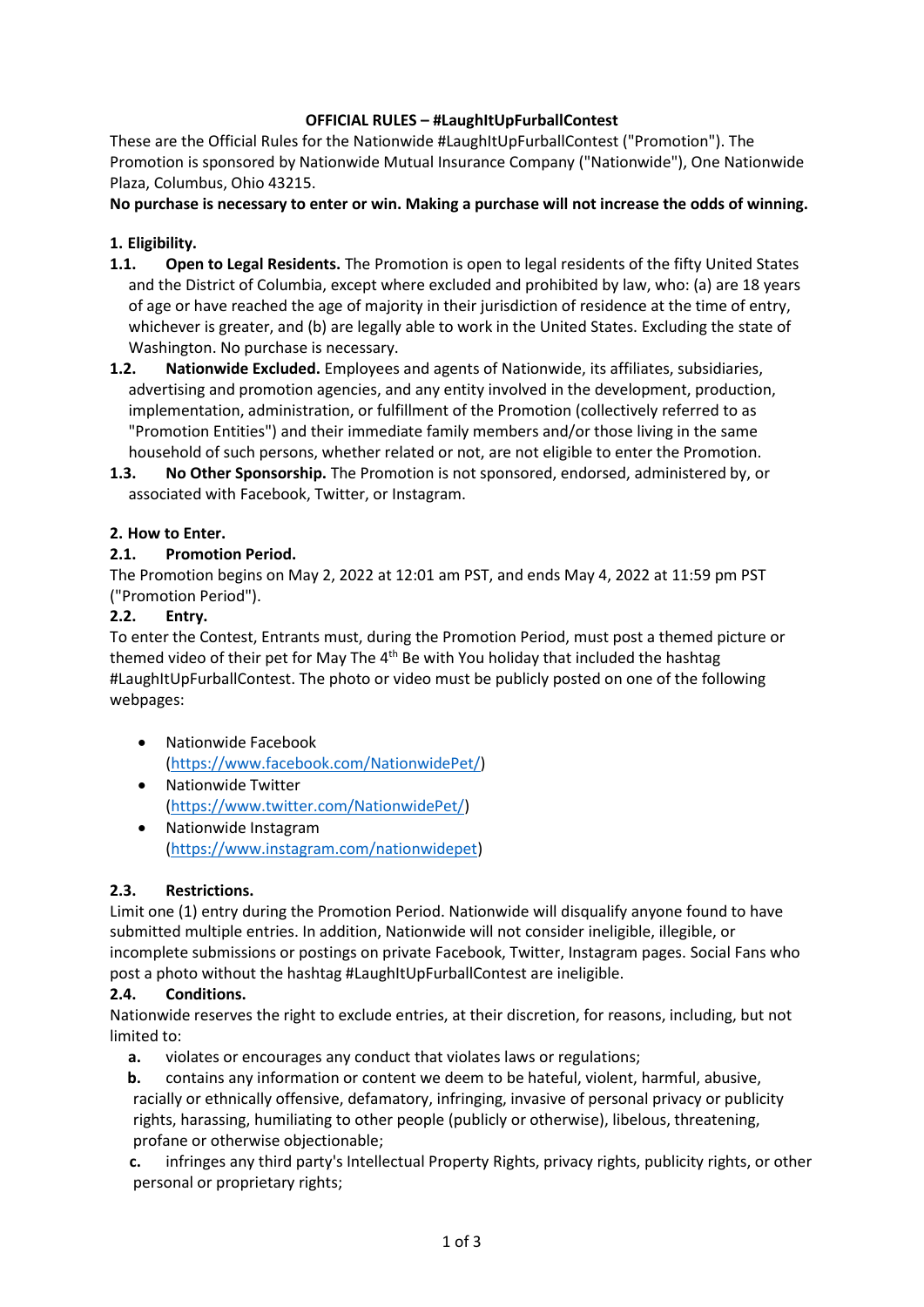- **d.** contains any information or content you do not have a right to make available under any law or contractual or fiduciary relations; or
- **e.** is fraudulent, false, misleading, or deceptive.

## **2.5. Participant's Consent.**

Entry constitutes consent to participate in Promotions and for Nationwide to obtain, use, and transfer the entrant's photo for Promotion administration purposes. By participating in the Promotion and/or accepting any prize, Entrants grant Nationwide permission to use their name, likenesses, and image in connection with the Promotion for purposes of advertising, publicity, and promotion purposes, without further compensation to the entrant, unless prohibited by law.

### **2.6. No Withdrawal.**

Once submitted, entries cannot be changed or withdrawn from the Promotion.

## **2.7. Notice of Termination.**

Should the Promotion be terminated before the stated expiration date, Nationwide will post a notice at https://www.facebook.com/NationwidePet.

#### **3. Winners.**

A panel of judges selected by Nationwide will select the winners and announce the results on the last day of the Promotional Period. If a winner is not eligible to win or if Nationwide cannot contact the winner after a good faith effort, the prize will be forfeited. Judges will select four (4) winners during the Promotion Period from all eligible entries. Winners will be notified by May 5, 2022.

#### **4. Judging Criteria.**

The judging criteria are as follows: [(1) Positive emotion – 25%; (2) Quality photo – 25%; (3) Humorous picture – 25%; (4) Uniqueness of pet name or picture – 25%. All ties will be broken by an alternative judge chosen by Nationwide and reserved for this specific purpose. During the Promotional Period, four (4) winners will be selected from all eligible daily entries by officials selected by Nationwide. All decisions by the judges will be final.

#### **5. Prizes**

(a) Four winners will be selected during the Promotional Period. Winners will receive an Iconic paw, Master Paw, Custom Pet Portrait. Approximate value: \$83.95 each. Total ARV: \$335.80.

(b) **Expenses and Taxes.** Prize winners are responsible for any expenses incurred in connection with the prizes. No substitution or transfer of prizes is permitted, except that Nationwide reserves the right to substitute a prize of equal or greater value if an offered prize is unavailable. All federal, state, and local taxes on prizes are the sole responsibility of the winner. Prize details not set forth herein are the sole discretion of Nationwide.

(c) **Legal Documents.** If requested, winners must execute and return an Affidavit of Eligibility, Liability Release, and (where legal) Publicity Release within three days of notification. Failure to do so may result in disqualification, forfeiture, or award to an alternate winner.

#### **6. Release.**

All entrants agree to release and hold harmless Nationwide, Facebook, Twitter, Instagram, and their respective subsidiaries, affiliates, suppliers, distributors, advertising/promotion agencies, and prize suppliers, and each of their respective parent companies and each such company's shareholders, officers, directors, employees, members, assigns and agents (collectively, the "Released Parties") from and against any claim or cause of action, including, but not limited to, personal injury, death, or damage to or loss of property, arising out of participation in the Promotion or receipt or use or misuse of any prize.

#### **7. General Rules.**